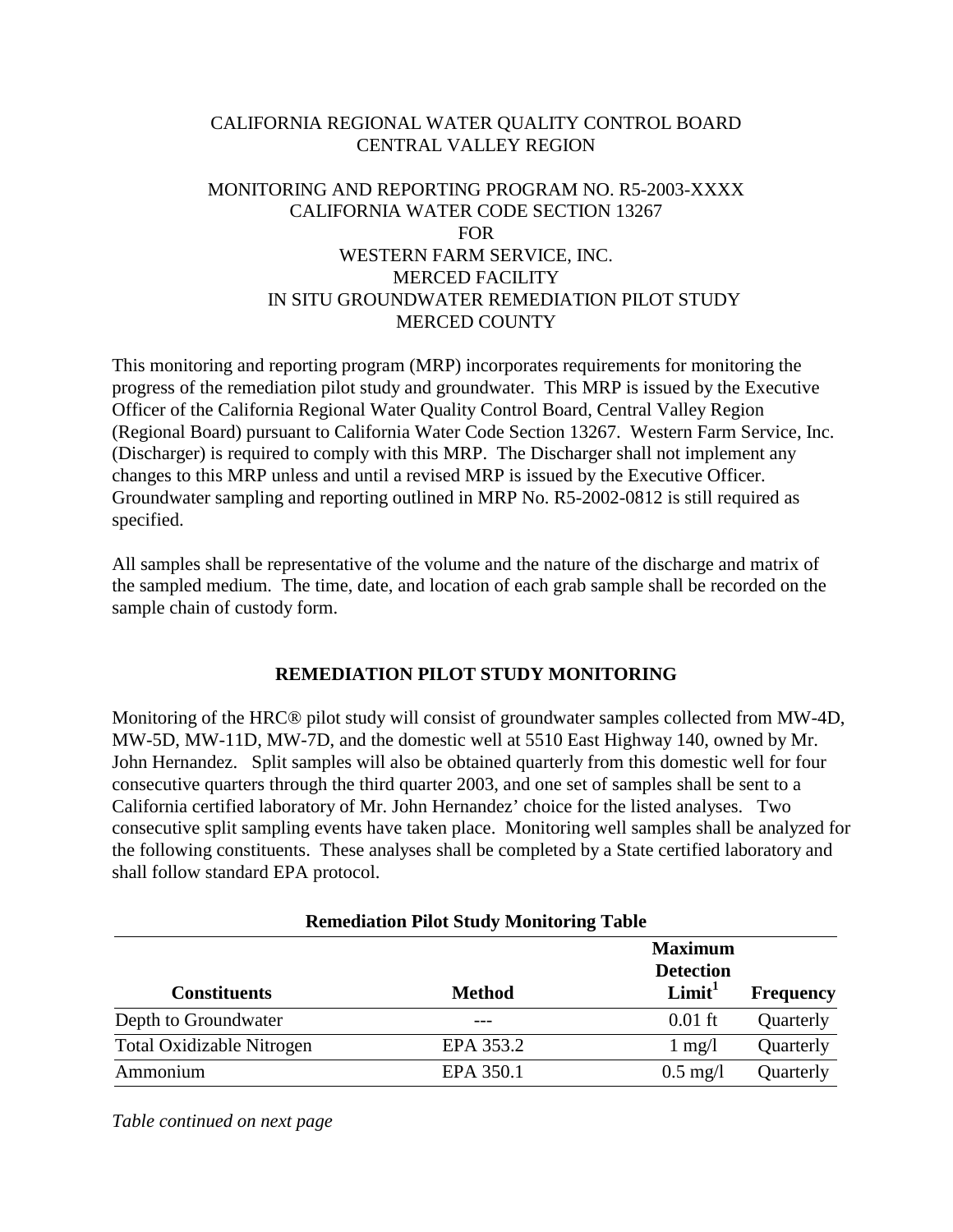#### MONITORING AND REPORTING PROGRAM NO. R5-2003-XXXX  $-2$ -WESTERN FARM SERVICE, INC., MERCED FACILITY IN SITU GROUNDWATER REMEDIATION PILOT STUDY, MERCED COUNTY

|                               |                                  | <b>Maximum</b><br><b>Detection</b> |                        |
|-------------------------------|----------------------------------|------------------------------------|------------------------|
| <b>Constituents</b>           | <b>Method</b>                    | Limit <sup>1</sup>                 | <b>Frequency</b>       |
| Fumigants                     | EPA 504.1                        | $0.02 \mu g/l$                     | Quarterly              |
| (including)                   |                                  |                                    |                        |
| 1,2,3-trichloropropane)       |                                  |                                    |                        |
| Volatile Organic              | <b>EPA 8260B</b>                 | $5 \mu g/l$                        | Quarterly              |
| Compounds (including          |                                  |                                    |                        |
| 1,2-dichloropropane)          |                                  |                                    |                        |
| Chloride                      | EPA 300, 325, 9056, or SM 4110   | $5 \text{ mg/l}$                   | Quarterly <sup>2</sup> |
| Ferrous Iron (dissolved)      | EPA 200, 6020, or SM 3000        | $0.1$ mg/l                         | Quarterly <sup>2</sup> |
| Manganese (dissolved)         | EPA 200, 6020, or SM 3000        | $0.01$ mg/l                        | Quarterly <sup>2</sup> |
| Sulfide                       | EPA 376, or SM 4500              | $0.1$ mg/l                         | Quarterly <sup>2</sup> |
| Sulfate                       | EPA 300, 375, 9056 or SM 4110 or | $1 \text{ mg}/1$                   | Quarterly <sup>2</sup> |
|                               | 4500                             |                                    |                        |
| Alkalinity                    | EPA 310, or SM 2320              | $10 \text{ mg/l}$                  | Quarterly <sup>2</sup> |
| Carbon dioxide (dissolved)    | SM 4500, or ASTM D1945           | $0.01$ mg/l                        | Quarterly <sup>2</sup> |
| Methane (dissolved)           | RSK 175M, or ASTM D1945          | $0.01$ mg/l                        | Quarterly <sup>2</sup> |
| <b>Total Organic Carbon</b>   | EPA 415, 9060, or SM 5310        | $1 \text{ mg}/1$                   | Quarterly <sup>2</sup> |
| General Minerals <sup>3</sup> | Various                          | Various                            | Quarterly <sup>4</sup> |
| Metals <sup>5</sup>           | Various                          | Various                            | Annually               |

#### **Remediation Pilot Study Monitoring Table, con't**

<sup>1</sup> For nondetectable results

 $2^2$  For samples from wells MW-4D, MW-5D, MW-11D, and MW-7D.

 $3$  General Minerals include: alkalinity, hardness, pH, electrical conductivity, total dissolved solids, calcium, chloride, copper, iron, magnesium, manganese, sodium, sulfate, and zinc.

<sup>4</sup> General Mineral scan required quarterly in wells MW-7D and the domestic well at 5510 East Highway 140, and annually in the  $2<sup>nd</sup>$  quarter (April – June) in MW-4D, MW-5D, MW-11D.

<sup>5</sup> Metals include: antimony, arsenic, beryllium, cadmium, trivalent and hexavalent chromium, cobalt, lead, mercury, molybdenum, nickel, selenium, silver, thallium, and vanadium.

### **REPORTING**

In reporting monitoring data, the Discharger shall arrange the data in tabular form so that the date, sample type (e.g., influent, effluent, groundwater, etc.), and reported analytical result for each sample are readily discernible. The data shall be summarized in such a manner to clearly illustrate compliance with waste discharge requirements and spatial or temporal trends, as applicable. The results of any monitoring done more frequently than required at the locations specified in the Monitoring and Reporting Program shall also be reported to the Regional Board.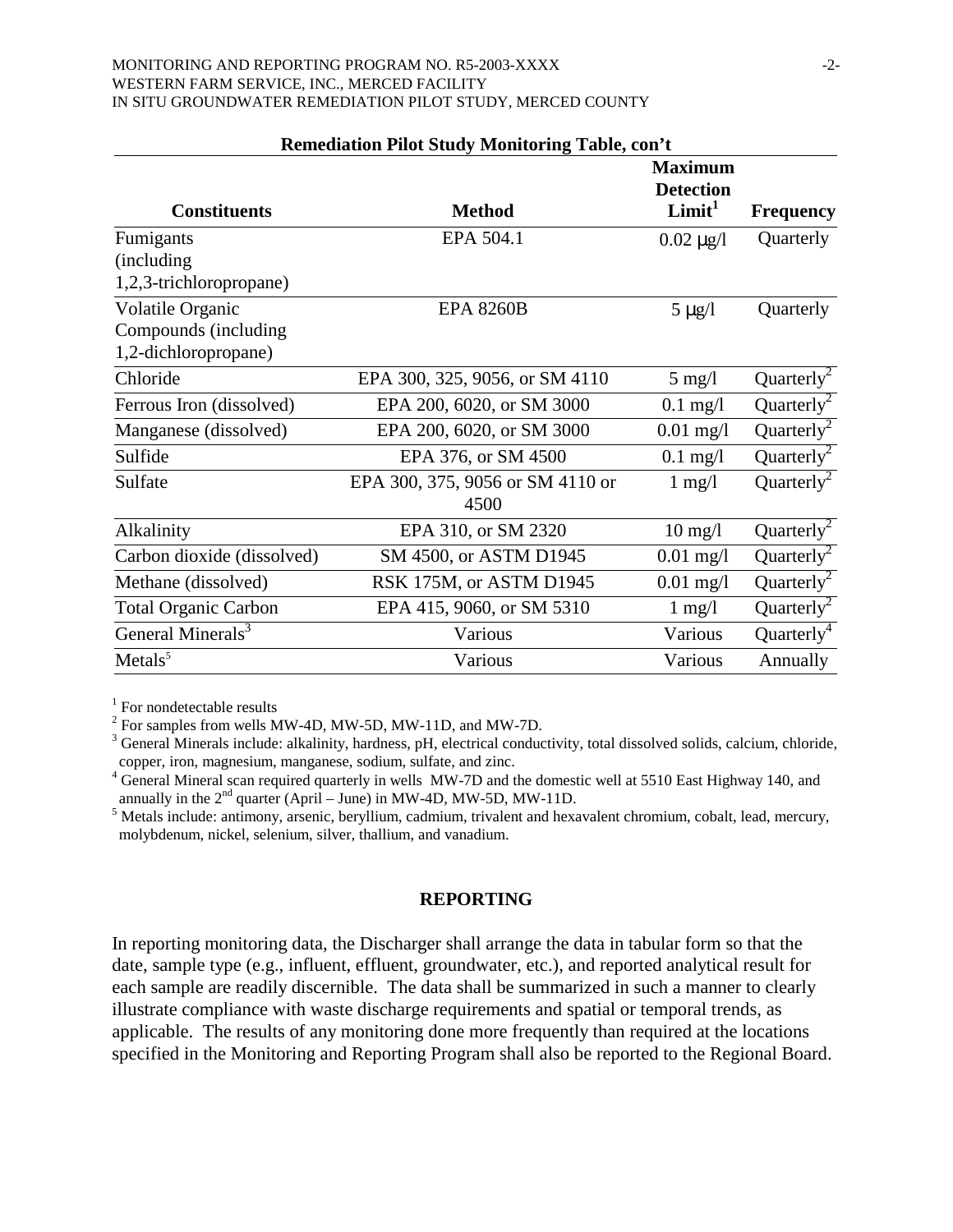As required by the California Business and Professions Code Sections 6735, 7835, and 7835.1, all Groundwater Monitoring Reports shall be prepared under the direct supervision of a Registered Engineer or Geologist and signed by the registered professional.

# **A. Quarterly Monitoring Reports**

Quarterly reports shall be submitted to the Board by the **1st day of the second month following the end of each calendar quarter (i.e., by 1 February, 1 May, 1 August, and 1 November**) until general minerals and metals are less than or equal to background concentrations as described in Provision D.2 of the WDR. The reports may be submitted with the quarterly monitoring reports required by MRP No. R5-2002-0812. At a minimum, the reports shall include:

- 1. A narrative description of all preparatory, monitoring, sampling, and analytical testing activities for the groundwater monitoring. The narrative shall be sufficiently detailed to verify compliance with the WDR, this MRP, and the Standard Provisions and Reporting Requirements. The narrative shall be supported by field logs for each well documenting depth to groundwater; parameters measured before, during, and after purging; calculation of casing volume; total volume of water purged, etc.;
- 2. Copies of all laboratory analytical report(s); and
- 3. Cumulative data tables containing the water quality analytical results and depth to groundwater.
- 4. Results of any grab groundwater samples obtained during the quarter, and a discussion thereof.

# **B. Annual Report**

An annual report shall be submitted to the Board by **1 November** of each year. This report shall contain an evaluation of the effectiveness and progress of the remediation, and may be submitted with the third quarter monitoring report. The annual report shall contain the following minimum information:

- 1. Tabular summaries of all data collected during the previous year;
- 2. Graphical summaries of key indicators of remedial progress;
- 3. Groundwater contour maps containing all data obtained during the previous year;
- 4. An evaluation of the performance of the HRC®, an analysis of its effectiveness in destroying the pollutants, and a discussion of the potential for field scale application;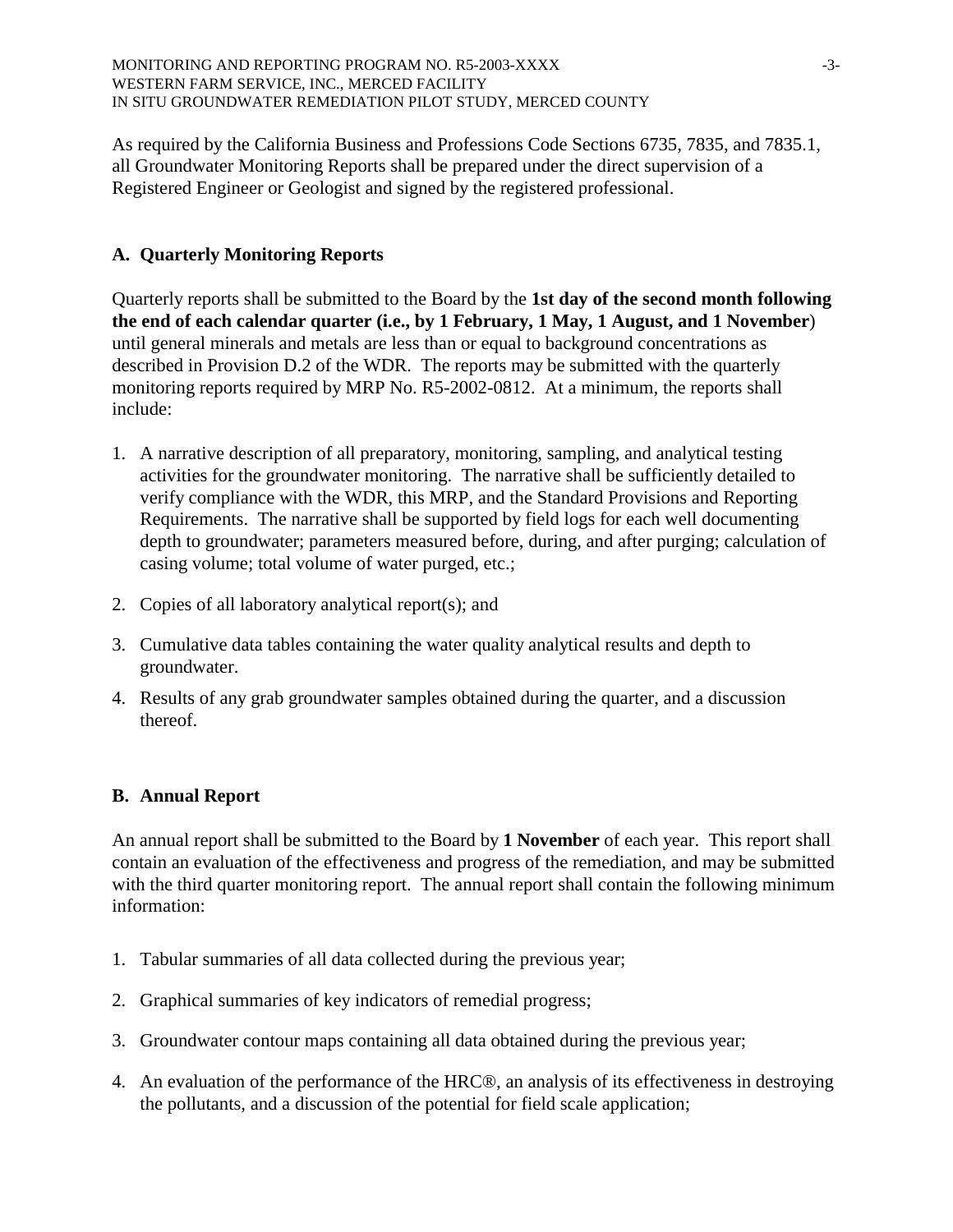- 5. A discussion of compliance and the corrective action taken, if any, as well as any planned or proposed actions needed to bring the discharge into full compliance with the waste discharge requirements; and
- 6. A discussion of any data gaps, potential deficiencies/redundancies in the monitoring system or reporting program and the anticipated date for an effectiveness evaluation of the pilot study.

A letter transmitting the self-monitoring reports shall accompany each report. Such a letter shall include a discussion of requirement violations found during the reporting period, and actions taken or planned for correcting noted violations, such as operation or facility modifications. If the Discharger has previously submitted a report describing corrective actions and/or a time schedule for implementing the corrective actions, reference to the previous correspondence will be satisfactory. The transmittal letter shall contain the penalty of perjury statement by the Discharger, or the Discharger's authorized agent, as described in the Standard Provisions General Reporting Requirements Section B.3.

The Discharger shall implement the above monitoring program on the first day of the month following adoption of this Order.

 $\overline{\phantom{a}}$  , which is a set of the set of the set of the set of the set of the set of the set of the set of the set of the set of the set of the set of the set of the set of the set of the set of the set of the set of th

Ordered by: \_\_\_\_\_\_\_\_\_\_\_\_\_\_\_\_\_\_\_\_\_\_\_\_\_\_\_\_\_\_\_\_\_\_\_\_\_\_\_\_

THOMAS R. PINKOS, Executive Officer

(Date)

AST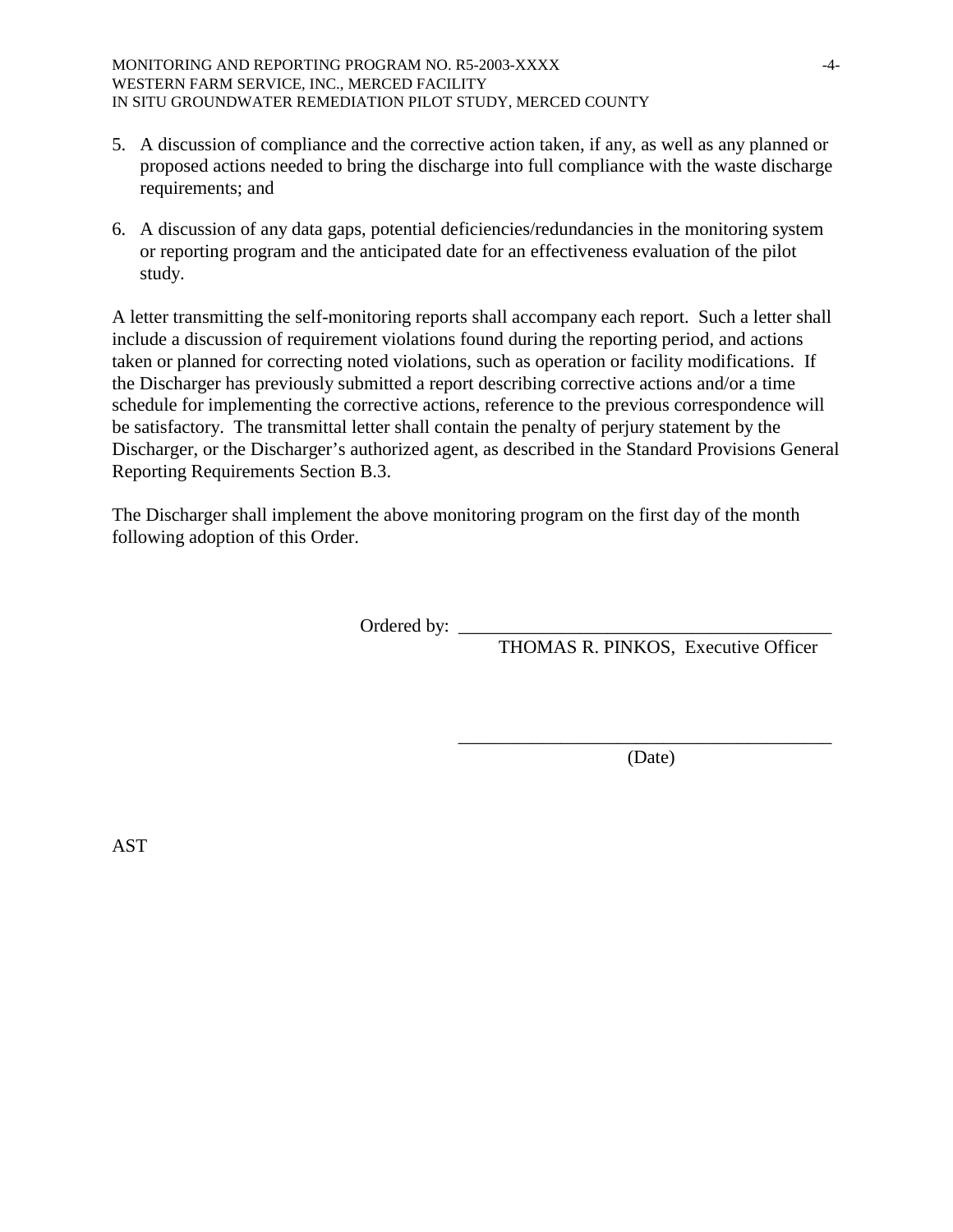### CALIFORNIA REGIONAL WATER QUALITY CONTROL BOARD CENTRAL VALLEY REGION

### ORDER NO. R5-2003-0095

# WASTE DISCHARGE REQUIREMENTS FOR WESTERN FARM SERVICE, INC. MERCED FACILITY IN SITU GROUNDWATER REMEDIATION PILOT STUDY MERCED COUNTY

The California Regional Water Quality Control Board, Central Valley Region (hereafter Regional Board) finds that:

- 1. Western Farm Service, Inc. (hereafter Discharger) owns the agricultural chemical distribution facility at 265 Arboleda Drive, Merced, Assessor's Parcel Number 061-030-068, in the southeast quarter of Section 25 of Township 7S, Range 14E, Mount Diablo Baseline and Meridian (hereafter referred to as "Site").
- 2. On 19 July 2002, the Regional Board adopted Waste Discharge Requirements Order No. R5-2002-0143 (WDRs) for an in situ groundwater remediation pilot study using the proprietary compound Hydrogen Releasing Compound (HRC®) to degrade nitrate and chlorinated solvents under anaerobic conditions.
- 3. In September 2002, WFS introduced HRC® into the second aquifer, which is between about 73 and 83 feet below ground surface. The pilot study area is beneath a 1,200 square foot area of the adjacent downgradient property owned by Voje, Inc. (hereafter referred to as application area), Assessor's Parcel Number 061-030-092. The general location of the facility is shown on Attachment A, and the location of the pilot study area in relation to the Site is shown on Attachment B. Both Attachments are attached hereto and made part of this Order by reference.
- 4. Order No. R5-2002-0143 required the Discharger to conduct a downgradient grab groundwater investigation to determine the extent of the remediation zone by 1 June 2003. Monitoring information shows that the remediation is proceeding slower than anticipated. By 5 March 2003, the remediation zone had not advanced beyond the application area. Therefore, these WDRs provide a new schedule for the downgradient delineation, establish baseline concentrations, and add two constituents to the monitoring program.
- 5. In 1995, WFS conducted a site assessment and found ammonium, chlordane, 1,2-dichloropropane (1,2-DCP), dinoseb, lindane, and nitrate in soil; and ammonium, nitrate and 1,2-DCP in groundwater.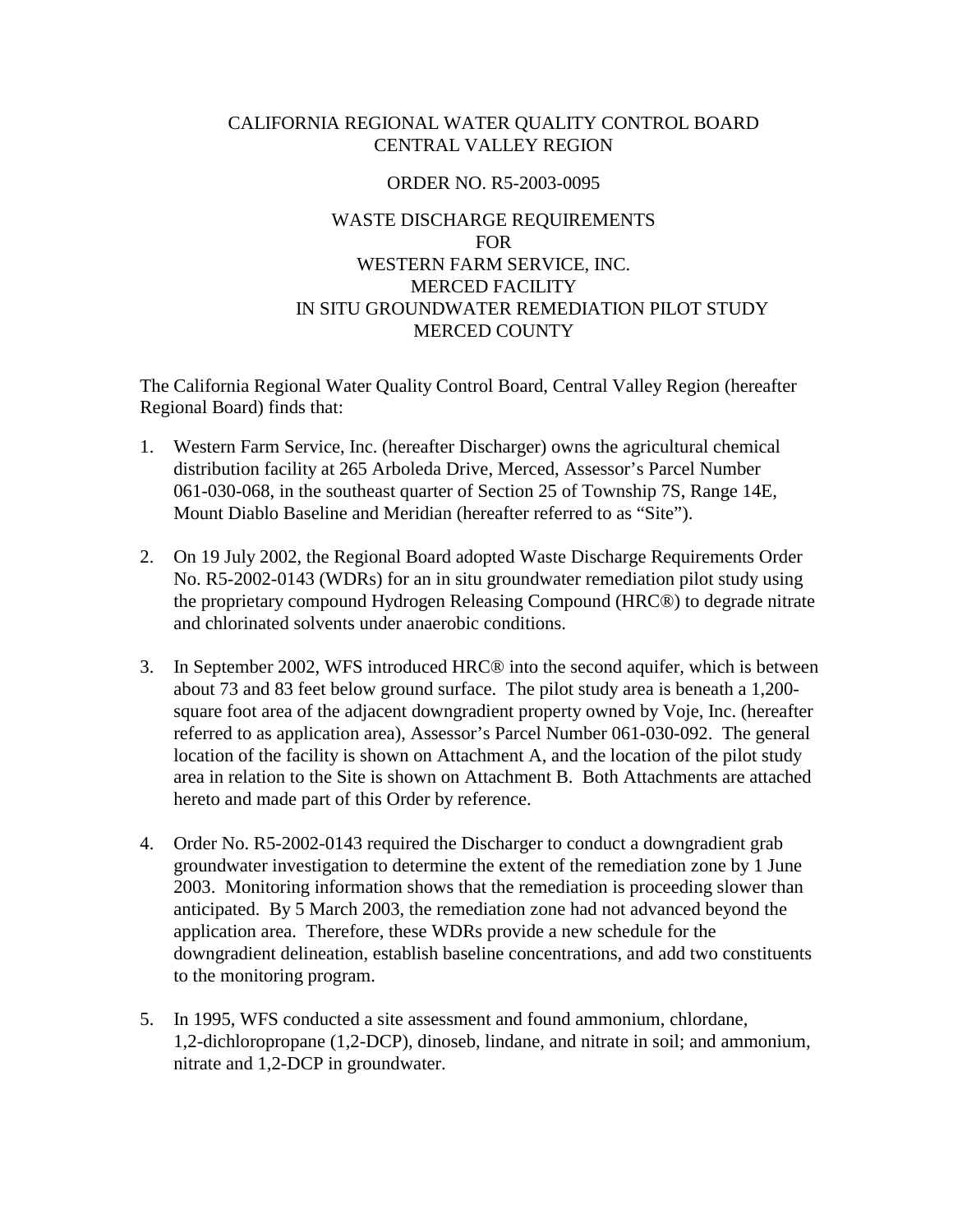- 6. Between 1996 and 2001, WFS installed six groundwater monitoring wells in the shallow aquifer, four monitoring wells in the second aquifer, and one monitoring well in the third aquifer. The groundwater surface elevation is about 15-25 feet below ground surface (bgs), and the first aquifer extends to about 35 feet bgs. The second aquifer varies between 10 and 20 feet thick, and is between about 70 and 90 feet bgs. Groundwater flows generally northwesterly in both aquifers.
- 7. Monitoring results show that constituents of concern in the second aquifer are highest in well MW-5D, about 1,300 feet downgradient (northwest) of the operations area of the Site (which is about 400 feet south of Highway 140). MW-5D contains dibromochloropropane (DBCP) at about 0.2 ug/l, 1,2-DCP at about 800 ug/l, dinoseb at about 20 ug/l, nitrate at about 90 mg/l, and 1,2,3-TCP at about 100 ug/l.
- 8. On 2 July 2002, the Executive Officer issued Monitoring and Reporting Program (MRP) No. R5-2002-0812 requiring routine groundwater monitoring. This MRP continues in effect and is separate from the MRP required as part of this Order to specifically evaluate the results of this pilot study.
- 9. The pilot study is intended to demonstrate effective remediation of nitrate, 1,2-DCP, and 1,2,3-TCP in the second aquifer. The pilot study consists of a single injection of Hydrogen Releasing Compound (HRC®), a proprietary polylactate product, into the second aquifer through 32 injection points within the application area. As documented in various conference proceedings, HRC® has been successful in degrading nitrate and chlorinated organic compounds in groundwater in situ. Between 19 and 30 September 2002, the Discharger injected about 6.7 pounds of HRC® per linear foot of aquifer depth, and the aquifer is about 10 feet thick in the application area. Target constituents are in greatest concentration in the application area downgradient of the Site. The application area and injection grid are illustrated on Attachment B.
- 10. Sustained microbial growth requires carbon, nitrogen, phosphorous and trace minerals. The ratio of carbon to nitrogen in bacterial cell mass is between 5:1 and 4:1 on a molar basis. Microbial growth stimulated by the HRC® may deplete nitrogen in the application area to the extent that it limits further degradation. Phosphorous and trace minerals are required in small amounts and are not expected to be limiting in groundwater systems.
- 11. If nitrogen species in the groundwater in the application area decline to less than 5 mg/l, Discharge Specification B.1 of this Order allows the Discharger to introduce a limited amount of nitrogen within the application area to maintain biological activity.
- 12. Byproducts of the HRC® injection could include ammonium, carbon dioxide, reduced forms of sulfate such as hydrogen sulfide, and breakdown products of 1,2-DCP and 1,2,3-TCP, such as 3-chloropropene, propene, chloroethane, methane, or chloride. Of these byproducts, ammonium, hydrogen sulfide, 3-chloropropene, propene, chloroethane, and methane are expected to be intermediate compounds subsequently converted to nitrate, dinitrogen gas, sulfate, and carbon dioxide as the pilot study progresses.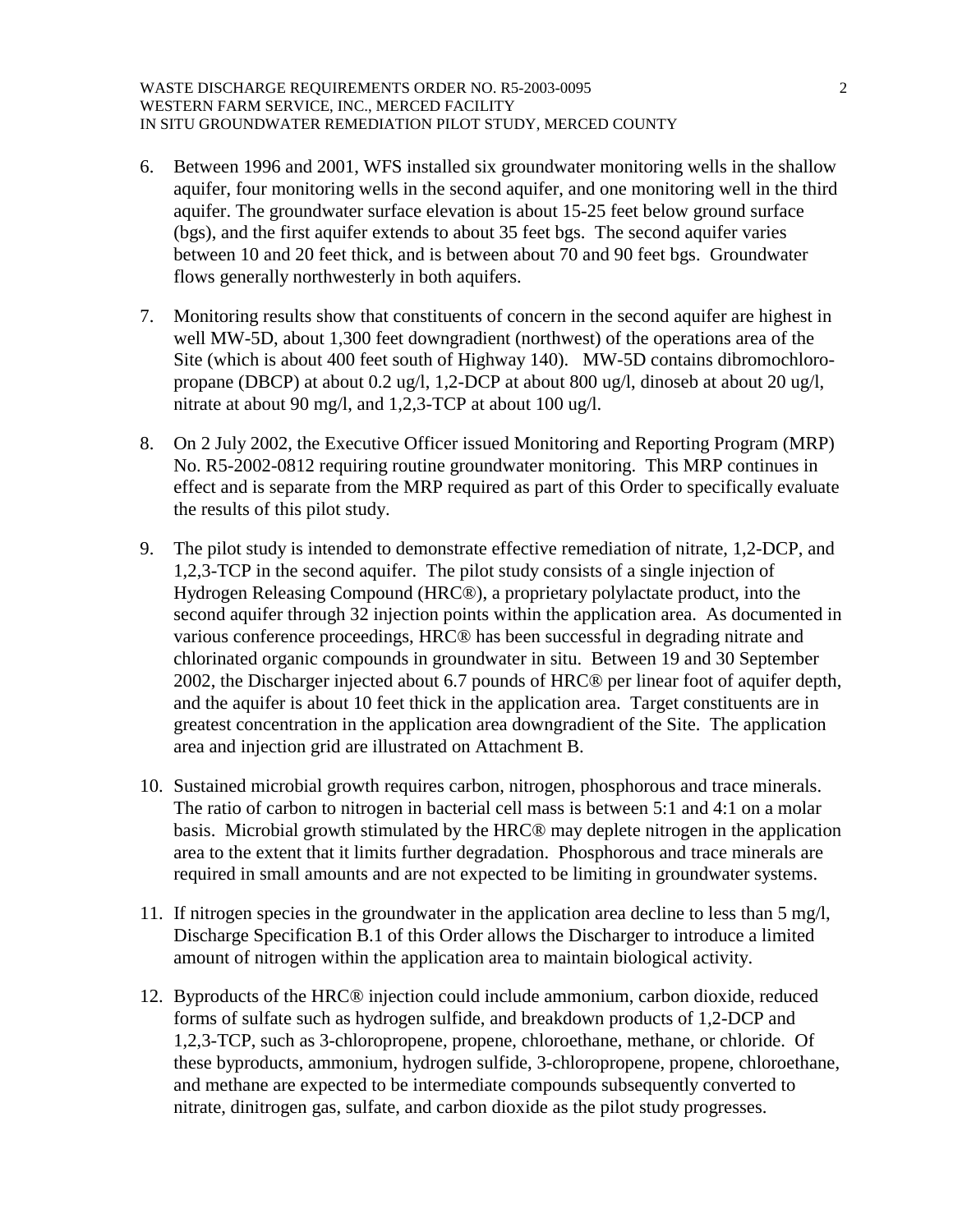#### WASTE DISCHARGE REQUIREMENTS ORDER NO. R5-2003-0095 3 WESTERN FARM SERVICE, INC., MERCED FACILITY IN SITU GROUNDWATER REMEDIATION PILOT STUDY, MERCED COUNTY

- 13. The Discharger provided an analysis of a mixture of HRC® and deionized water (1:1 ratio) analyzed for metals and minerals. Most constituents were not detected, and had detection limits below water quality objectives. The following metals were detected at concentrations above water quality objectives, or were not detected and had detection limits that were above water quality objectives: arsenic, cadmium, lead, selenium, sodium, thallium, and vanadium. The Discharger analyzed baseline groundwater samples in the application area and in downgradient well MW-7D for these and other metals, general minerals, and carbon compounds prior to injection and will analyze for these metals and general minerals during the pilot study. Although not required, the Discharger is also monitoring upgradient well MW-3D to ascertain regional background concentrations and seasonal variations.
- 14. Baseline concentrations are based on the 90% upper confidence limit of the statistical average of baseline monitoring data for metals and general mineral constituents. The statistical procedure is approved by the U.S. EPA for use in analyzing groundwater monitoring data. Baseline sampling for MW-5D occurred between April and September 2002, and for MW-7D between April and December 2002. The tabulated baseline threshold limits for MW-5D and MW-7D, respectively, are presented in Attachments C and D, which are attached hereto and made part of this Order by reference.
- 15. Groundwater velocity is about one and one-half to four feet per day, and calculations project that a conservative ion such as chloride could reach well MW-7D, about 1,100 feet downgradient of the application area, about one year after the injection event. Nine months after the introduction of HRC®, chloride had not increased in either MW-5D or MW-7D, and no evidence of reducing conditions were observed in MW-5D, about 20 feet downgradient of the application area.
- 16. Progress of the pilot study is documented by regular sampling of monitoring wells MW-4D, about 700 feet upgradient of the application area, MW-11D within the application area, and downgradient wells MW-5D and MW-7D. Regular sampling of these wells is required by the attached Monitoring and Reporting Program. In addition, grab groundwater samples will be obtained between MW-5D and MW-7D during the course of the pilot study to assess the lateral extent of the treatment zone.
- 17. The Discharger will monitor the downgradient domestic well at 5510 East Highway 140 (owned by Mr. John Hernandez) quarterly for general minerals, metals, volatile organic compounds, fumigants, nitrate, and ammonium for the duration of the pilot study and one year thereafter. For four consecutive sampling events, the Discharger will obtain split samples and send one of the sample sets to a California certified laboratory of Mr. Hernandez' choice for analyses of the above constituents. The first two quarters of split samples were obtained on 4 December 2002 and 3 March 2003.
- 18. The Discharger replaced the domestic well at 5510 East Highway 140 in October 2002 with a well deeper than 200 feet, properly destroyed the previous well, and has agreed to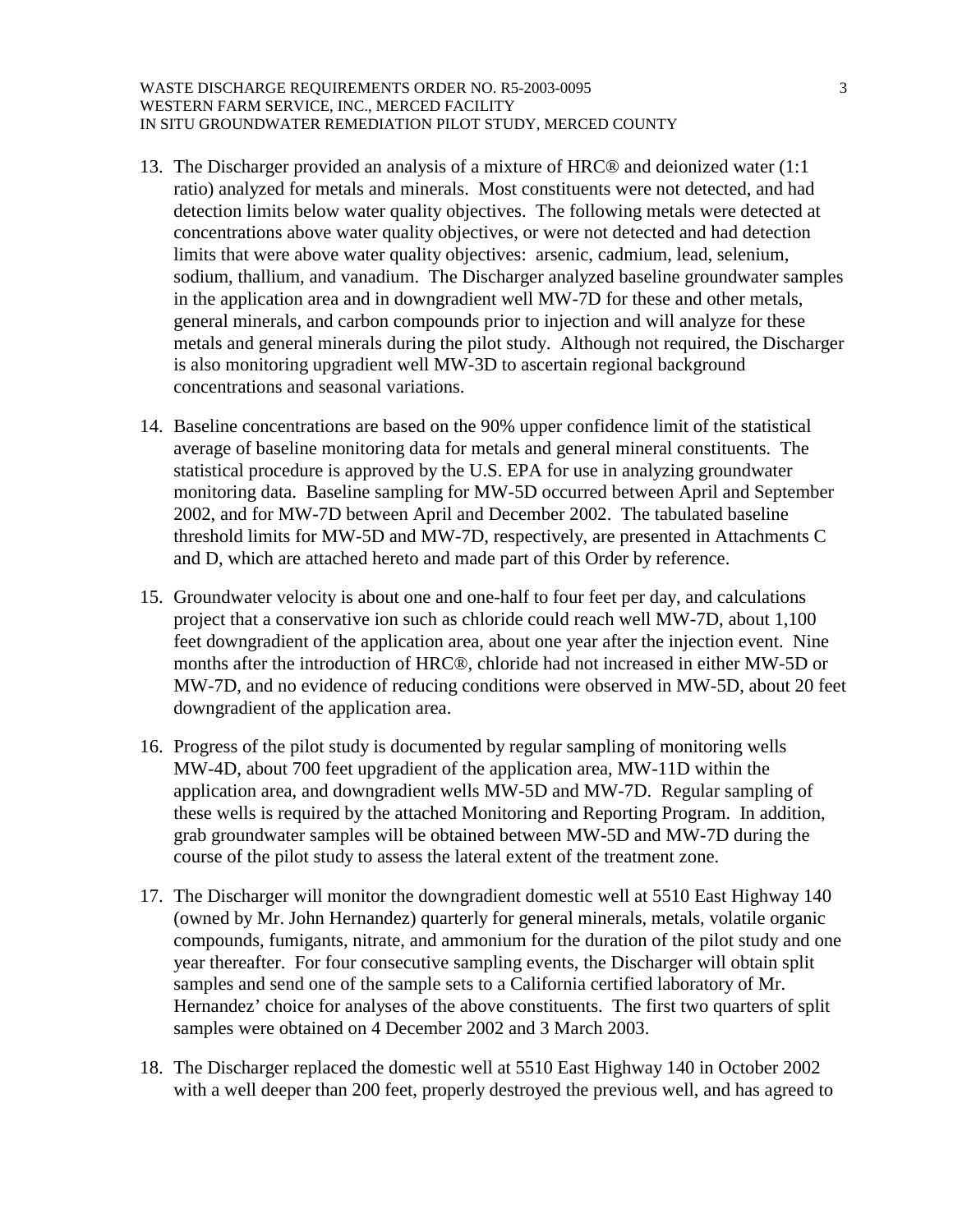#### WASTE DISCHARGE REQUIREMENTS ORDER NO. R5-2003-0095 4 WESTERN FARM SERVICE, INC., MERCED FACILITY IN SITU GROUNDWATER REMEDIATION PILOT STUDY, MERCED COUNTY

provide bottled drinking water to the household at 5510 East Highway 140 until October 2003.

- 19. The Discharger submitted the 29 January 2003 *Revised Contingency Plan for In Situ Groundwater Bioremediation Pilot Study* (Contingency Plan) prepared by GeoSyntec Consultants, which Board staff concurred with in a 31 January 2003 letter. The Discharger will implement the Contingency Plan in the event general minerals, metals, total organic carbon, or treatment byproducts exceed the baseline concentration of these constituents in downgradient well MW-7D, or if chloride concentrations exceed 5% above baseline concentrations in MW-5D. When implemented, the Contingency Plan includes expanded investigation to verify and define the extent of an exceedance of baseline constituents, a work plan for remedial actions developed specifically for the nature and extent of the exceedance identified, and could include groundwater extraction.
- 20. The Discharger provided aquifer test data and boring logs obtained from extensive aquifer characterization work performed at the General Electric Kendall facility (Kendall) about two miles east of the Site. Using hydraulic conductivity and transmissivity values obtained from the Kendall Site, the Discharger provided a model showing that groundwater extracted from wells MW-5D or MW-7D at 50 gallons per minute is expected to contain the HRC application area and plume, if necessary. Comparison of boring logs from the WFS Site with boring logs from the Kendall Site shows that the stratigraphy of the two Sites are closely correlated and transmissivity in the second aquifer is expected to be similar at both Sites.
- 21. The pilot study will conclude when the concentration of general minerals, metals, and organic carbon within the aquifer beneath the application area are less than or equal to baseline conditions. Based on the previous pilot studies utilizing HRC® to degrade chlorinated organic compounds, the pilot study is estimated to be complete within four years of implementation. The effectiveness of the remediation system may be evaluated before baseline conditions are attained.
- 22. The closest water supply well is approximately 500 feet cross-gradient from the application area. The Discharger has replaced all of the domestic supply wells that were within 2,000 feet downgradient of the WFS facility (about 1,000 feet downgradient of the application area), less than 200 feet deep, and identified as containing detectable concentrations of 1,2,3-TCP. The new wells extend below 370 feet bgs. WFS is continuing to sample the water quality of those domestic supply wells that did not contain 1,2,3-TCP.
- 23. The injection to waters of the State is subject to regulation under the California Water Code. This Order authorizes the Discharger to inject HRC® and nitrogen into groundwater subject to specific discharge requirements.
- 24. The *Water Quality Control Plan for the Sacramento River and San Joaquin River Basins, Fourth Edition,* (hereafter Basin Plan) designates beneficial uses, establishes water quality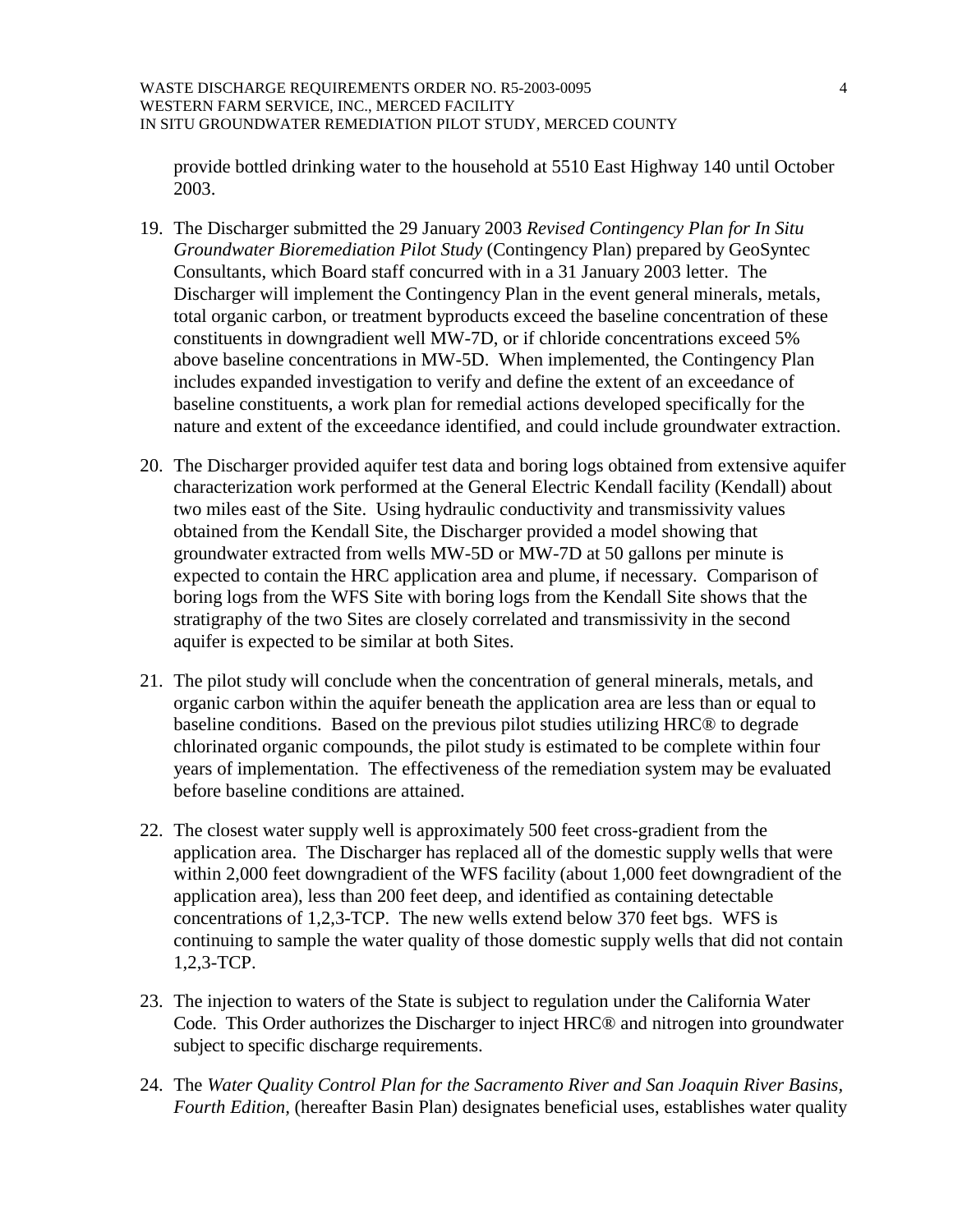objectives, contains implementation plans and policies for protecting waters of the basin, and incorporates by reference plans and policies adopted by the State Board. Pursuant to Section 13263(a) of the California Water Code, waste discharge requirements must implement the Basin Plan.

- 25. Surface water drainage is to the San Joaquin River. The beneficial uses of the San Joaquin River are municipal and domestic supply; agricultural supply; process and service industrial supply; water contact recreation; noncontact water recreation; warm and cold freshwater habitat, migration, spawning, and wildlife habitat.
- 26. The beneficial uses of underlying groundwater are domestic, municipal, agricultural, and industrial service and process water supply.
- 27. Surrounding land uses are agricultural, agricultural-residential, and industrial.
- 28. State Water Resources Control Board (SWRCB) Resolution No. 68-16 (hereafter Resolution 68-16 or the "Antidegradation Policy") requires the Board in regulating the discharges to maintain high quality waters of the state until it is demonstrated that any change in quality will be consistent with maximum benefit to the people of the State, will not unreasonably affect beneficial uses, and will not result in water quality less than that described in plans and policies (e.g., quality that exceeds water quality objectives). Temporal degradation of groundwater by the HRC® injection may occur. Such degradation is consistent with Resolution 68-16 since (1) the purpose is to accelerate and enhance remediation of unacceptable concentrations of several waste constituents and such remediation will benefit the people of the state; (2) the discharge facilitates a pilot project to evaluate the effectiveness of cleanup technology in accord with State Water Resources Control Board Resolution 92-49 and is limited in scope and duration; (3) best practicable treatment, including adequate monitoring and contingency plans to assure protection of water quality are required; and (4) the injection will not cause water quality objectives to be exceeded beyond the duration of the project.
- 29. Section 13267(b) of California Water Code provides that:

In conducting an investigation specified in subdivision (a), the regional board may require that any person who has discharged, discharges, or is suspected of having discharged or discharging, or who proposes to discharge within its region, or any citizen or domiciliary, or political agency or entity of this state who has discharged, discharges, or is suspected of having discharged or discharging, or who proposes to discharge waste outside of its region that could affect the quality of the waters of the state within its region shall furnish, under penalty of perjury, technical or monitoring program reports which the board requires. The burden, including costs of these reports, shall bear a reasonable relationship to the need for the reports and the benefits to be obtained from the reports. In requiring those reports, the regional board shall provide the person with a written explanation with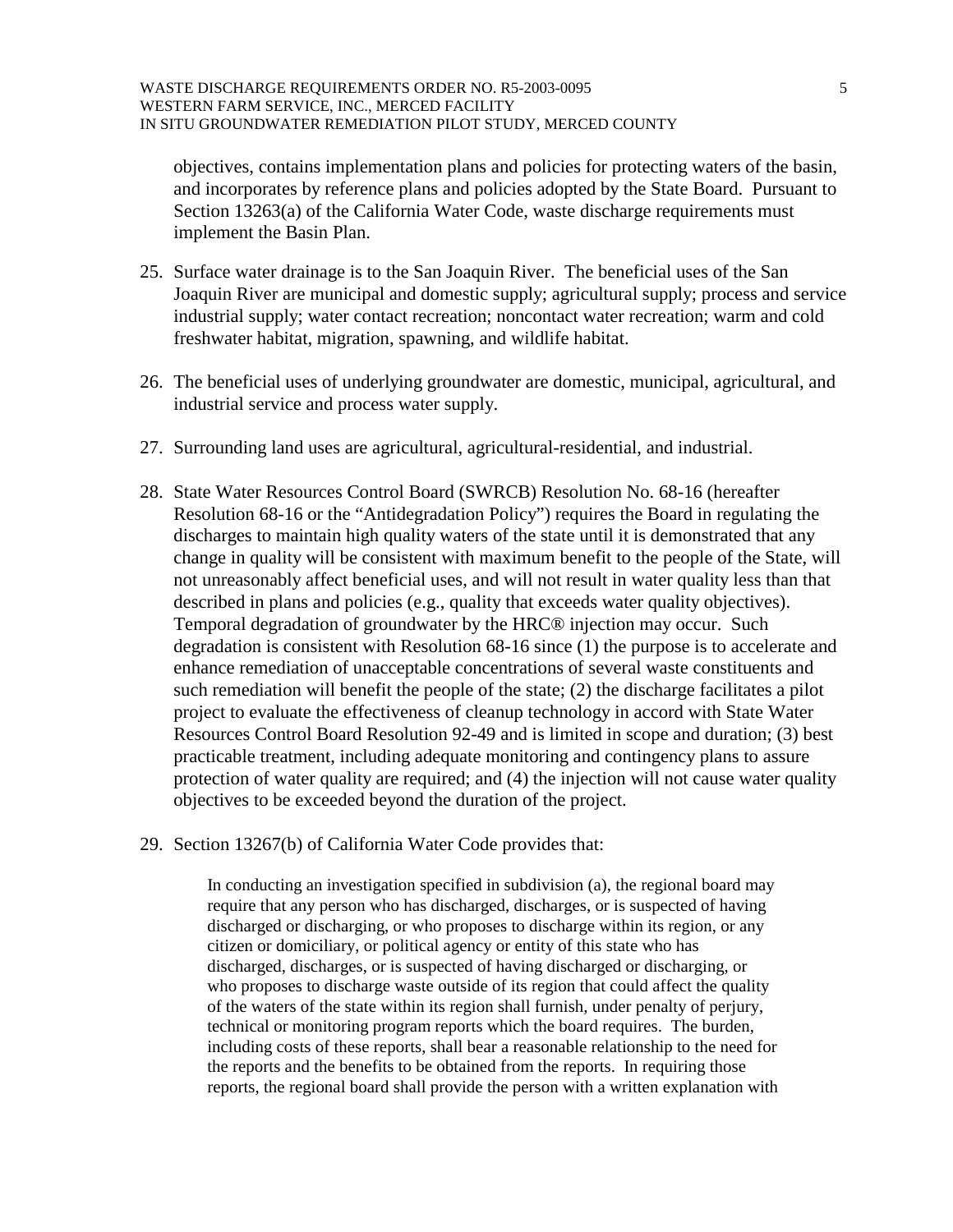regard to the need for the reports, and shall identify the evidence that supports requiring that person to provide the reports.

The technical reports required by this Order and the attached Monitoring and Reporting Program No. R5-2003-0095 are necessary to assure compliance with these waste discharge requirements.

- 30. The California Department of Water Resources sets standards for the construction and destruction of groundwater wells, as described in *California Well Standards Bulletin 74-90* (June 1991) and *Water Well Standards: State of California Bulletin 74-81* (December 1981). These standards, and any more stringent standards adopted by the State or County pursuant to California Water Code Section 13801, apply to all monitoring wells.
- 31. Issuance of this Order is an action to assure the restoration of the environment and is, therefore, exempt from the provisions of the California Environmental Quality Act (Public Resources Code, Section 21000, et seq.), in accordance with Section 15308 and 15330, Title 14, California Code of Regulations (CCR).
- 32. This discharge is exempt from the requirements of *Consolidated Regulations for Treatment, Storage, Processing, or Disposal of Solid Waste,* as set forth in Title 27, CCR, Section 20005, et seq., (hereafter Title 27). The exemption pursuant to Section 20090(b), is based on the following:
	- a. The Board is issuing waste discharge requirements,
	- b. The discharge complies with the Basin Plan, and
	- c. The wastewater does not need to be managed according to Title 22 CCR, Division 4.5, and Chapter 11, as a hazardous waste.
- 33. Pursuant to California Water Code Section 13263(g), discharge is a privilege, not a right, and adoption of this Order does not create a vested right to continue the discharge.
- 34. All the above and the supplemental information in the attached Information Sheet, which is incorporated by reference herein, were considered in establishing the following conditions of discharge. The Discharger and interested persons were notified of intent to prescribe waste discharge requirements for this discharge.
- 35. In a public meeting, all comments pertaining to the discharge were heard and considered.

**IT IS HEREBY ORDERED** that Waste Discharge Requirements Order No. R5-2002-0143 is hereby rescinded, and that pursuant to Sections 13263 and 13267 of the California Water Code, Western Farm Service, Inc., its agents, successors, and assigns, in order to meet the provisions contained in Division 7 of the California Water Code and regulations adopted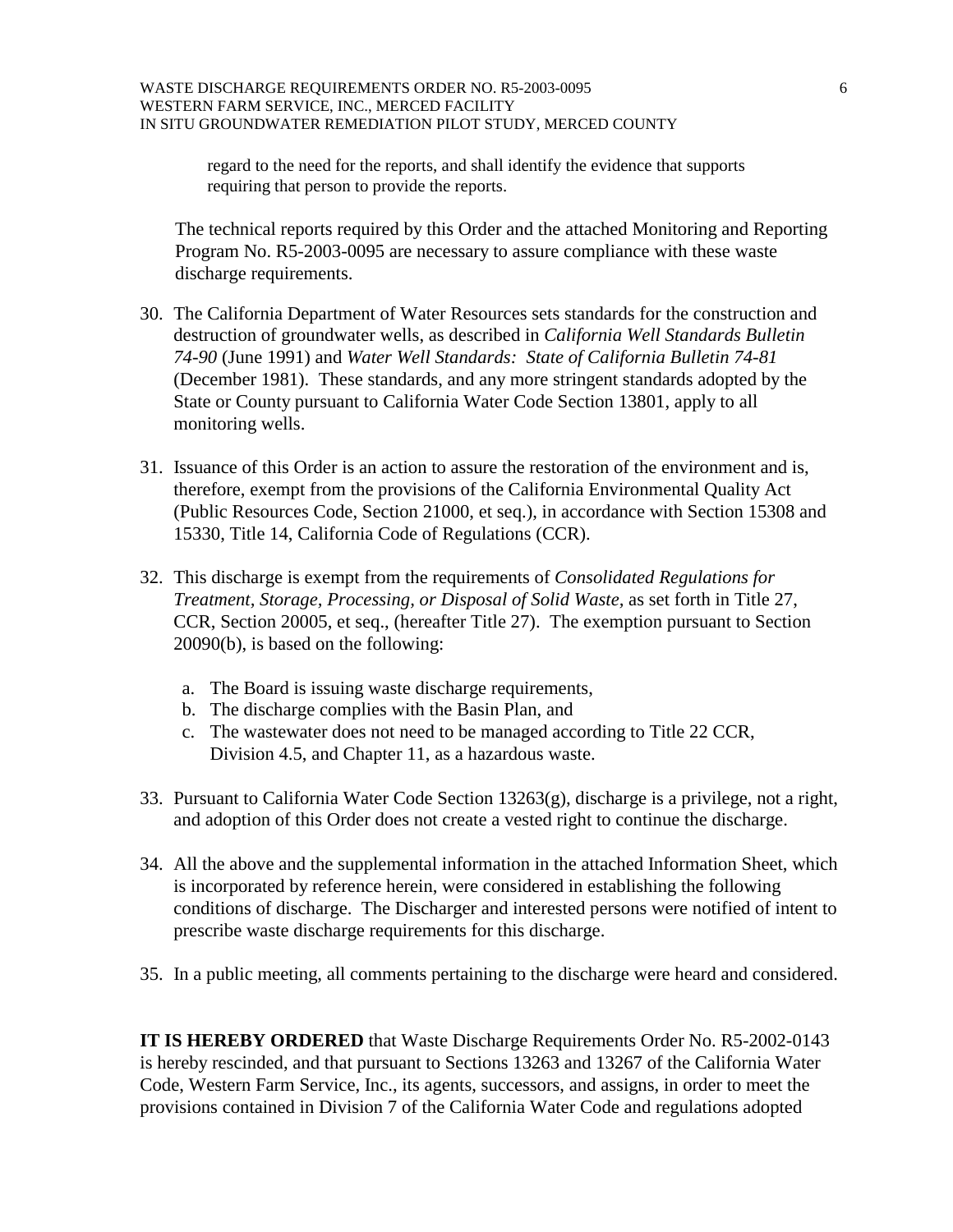#### WASTE DISCHARGE REQUIREMENTS ORDER NO. R5-2003-0095 7 7 WESTERN FARM SERVICE, INC., MERCED FACILITY IN SITU GROUNDWATER REMEDIATION PILOT STUDY, MERCED COUNTY

hereunder, shall comply with the following while conducting the above-described pilot project:

*[Note: Other prohibitions, conditions, definitions, and some methods of determining compliance are contained in the attached "Standard Provisions and Reporting Requirements for Waste Discharge Requirements" dated 1 March 1991, incorporated herein.]* 

## **A. Discharge Prohibitions**

- 1. The injection of other than HRC® and nitrogen is prohibited.
- 2. Discharge of waste classified as 'hazardous' under Section 2521 of Title 23, CCR, or as 'designated' under Section 13173 of California Water Code is prohibited.
- 3. Discharge of HRC® or nitrogen at a location or in a manner different from that described in Finding Nos. 3 and 11 is prohibited.

## **B. Discharge Specifications**

- 1. If the sum of the concentration of dissolved inorganic nitrogen species (nitrate, nitrite, and ammonium) expressed as nitrogen declines to less than 5 mg/l within the application area, as measured in wells MW-5D or MW-11D, the Discharger may add nitrogen to the application area as follows: addition of nitrogen to groundwater shall not exceed a molar concentration of 25% of the molar concentration of total organic carbon measured in the aquifer in the application area.
- 2. This Order allows discharge of HRC® into the application area and of nitrogen under the conditions defined in Discharge Specification B.1. No other products shall be discharged.
- 3. No waste constituent shall be released or discharged, or placed where it will be released or discharged, in a concentration or in a mass that causes violation of the Groundwater Limitations.

# **C. Groundwater Limitations**

1. During the pilot study, the Discharger shall not cause more than a five percent increase above the baseline concentration of chloride as defined in Finding 14 within the application area. Compliance shall be measured in a single sampling event, subject to confirmation. Based on baseline groundwater samples obtained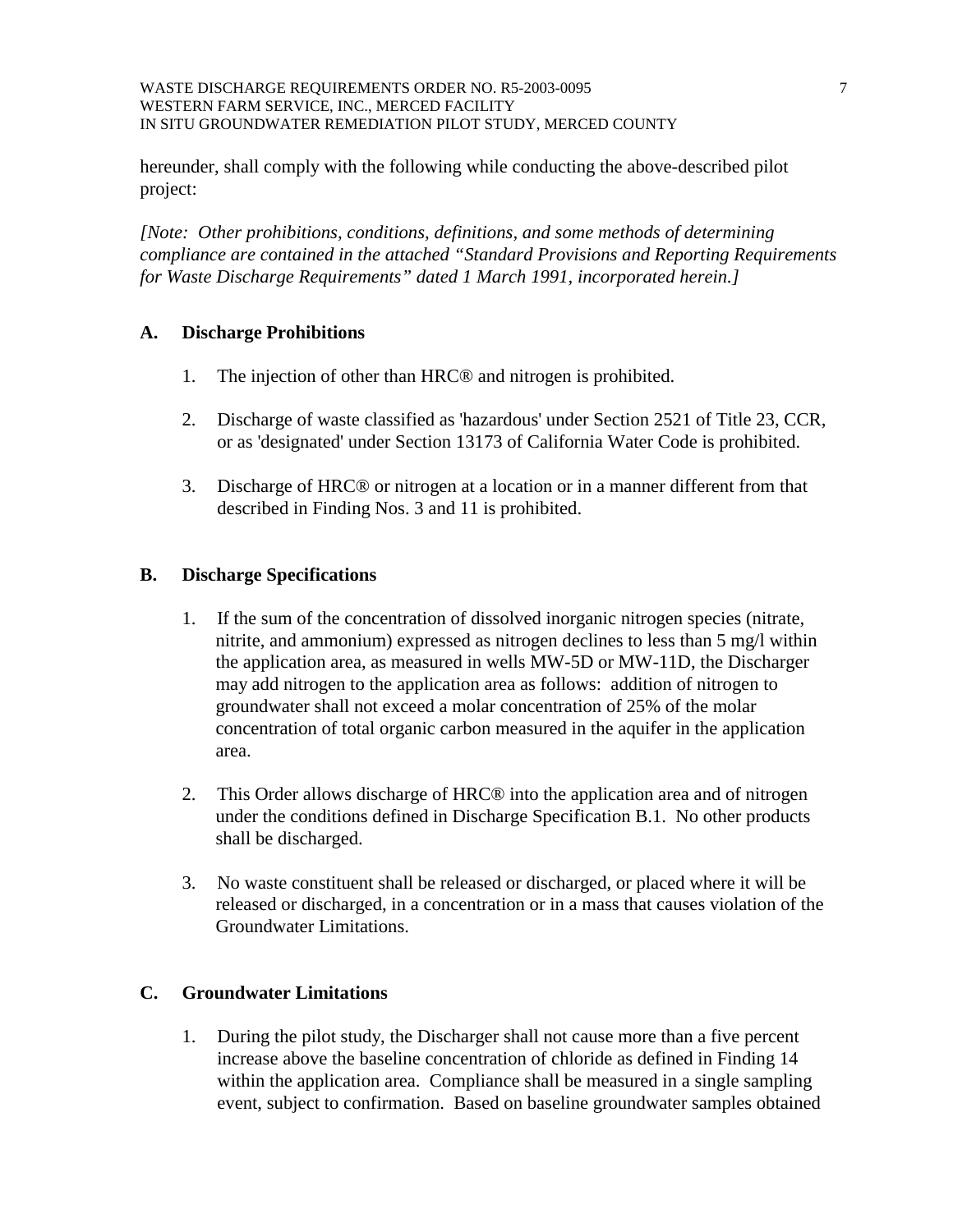from monitoring well MW-5D in the application area between April and September 2002, chloride concentration must not exceed 97 mg/l in the application area as represented by monitoring well MW-5D.

- 2. At downgradient well MW-7D, the Discharger shall not cause an increase in any groundwater constituent above the baseline concentration as defined in Finding 14 and shown in Attachment D.
- 3. When the pilot study is concluded, groundwater quality in the application area shall at least meet baseline concentrations in MW-5D as defined in Finding 14 and shown in Attachment C.
- 4. The Discharger shall not cause the groundwater to contain taste and odor producing substances in concentrations that cause nuisance or adversely affect beneficial uses.

## **D. Provisions**

- 1. Metal analyses shall include antimony, arsenic, beryllium, cadmium, trivalent and hexavalent chromium, cobalt, lead, mercury, molybdenum, nickel, selenium, silver, thallium, and vanadium. General mineral analyses shall include alkalinity, hardness, pH, electrical conductivity, total dissolved solids, ammonium, calcium, chloride, copper, iron, magnesium, manganese, nitrate, nitrite, sodium, sulfate, sulfide, and zinc.
- 2. If nitrogen needs to be added to groundwater as described in Finding 11 and allowed in Discharge Specification B.1, the Discharger shall submit a written request to Board staff for approval, including analytical data supporting the request, calculations justifying quantities proposed to be introduced, manner of introduction, and form of nitrogen proposed. Nitrogen addition shall not occur until Board staff approves the request in writing. A summary report of the nitrogen addition shall be included in the subsequent quarterly monitoring report required by the attached MRP No. R5-2003-0095.
- 3. During the pilot study, the Discharger shall identify the downgradient and sidegradient extent of the remediation zone by obtaining grab groundwater samples generally between wells MW-5D and MW-7D. The first and subsequent sets shall be scheduled as follows:
	- a. Between three and six months after any of the following concentrations are observed in MW-5D: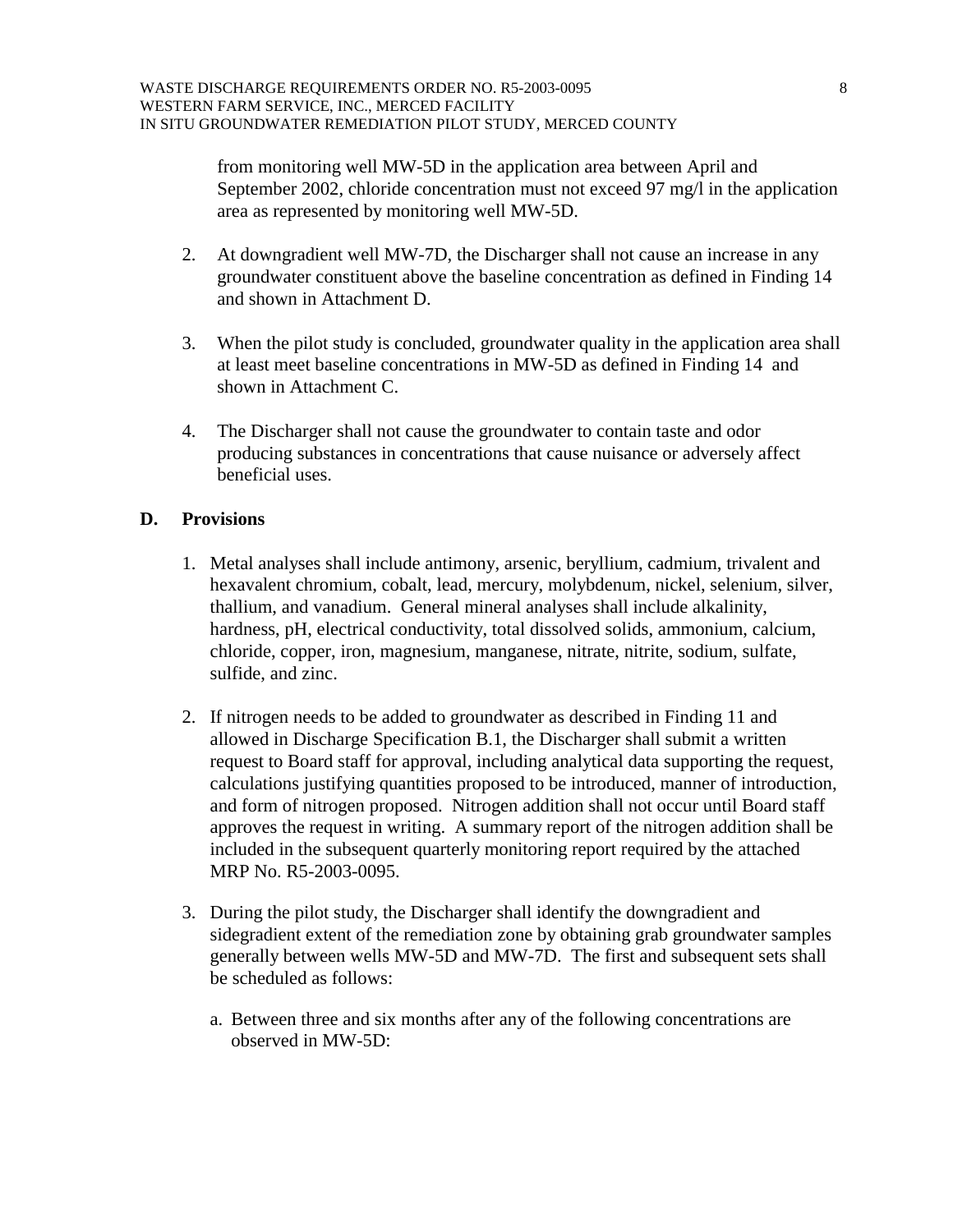- (1) The concentration of methane exceeds 2 mg/l; or
- (2) The concentration of nitrate declines to below the detection limit; or
- (3) The concentration of carbon measured as total organic carbon exceeds 20 mg/l.
- b. Subsequent grab groundwater sample sets shall be scheduled annually thereafter.
- 4. All of the following reports shall be submitted pursuant to Section 13267 of the California Water Code. All technical reports required herein that involve planning, investigation, evaluation, or design, or other work requiring interpretation and proper application of engineering or geologic sciences, shall be prepared by or under the direction of persons registered to practice in California pursuant to California Business and Professions Code sections 6735, 7835, and 7835.1. To demonstrate compliance with sections 415 and 3065 of Title 16, CCR, all technical reports must contain a statement of the qualifications of the responsible registered professional(s). As required by these laws, completed technical reports must bear the signature(s) and seal(s) of the registered professional(s) in a manner such that all work can be clearly attributed to the professional responsible for the work.
	- a. Within 1 month of receiving the analytical results of the grab groundwater samples required in Provision D.3.a., but no later than **1 November 2004**, the Discharger shall submit a report documenting the results. This report may be submitted with the corresponding quarterly or annual report as required in the attached MRP No. R5-2003-0095.
	- b. Prior to **1 October 2005**, the Discharger shall submit an effectiveness evaluation report that discusses the feasibility of the remedial technology to treat the constituents of concern, makes recommendations for applying the technology to full scale treatment at this Site, discusses the results of grab groundwater sampling, and provides an estimate of when the application area is expected to return to baseline concentrations of general minerals, metals, and total organic carbon.. This effectiveness evaluation report may be submitted with the annual progress report required in the attached MRP No. R5-2003- 0095. If the pilot study has not progressed enough to provide an effectiveness evaluation, then the annual progress report shall include recommendations and a proposed schedule to implement recommendations.
- 5. If a groundwater sample from well MW-5D contains chloride in concentrations exceeding five percent above baseline concentrations as shown in Attachment C, or if a sample from MW-7D contains general mineral, metal, or total organic carbon concentrations exceeding the baseline concentrations as shown in Attachment D, the Discharger shall obtain a confirmation sample within **7 days** of receiving the results and shall notify the Regional Board.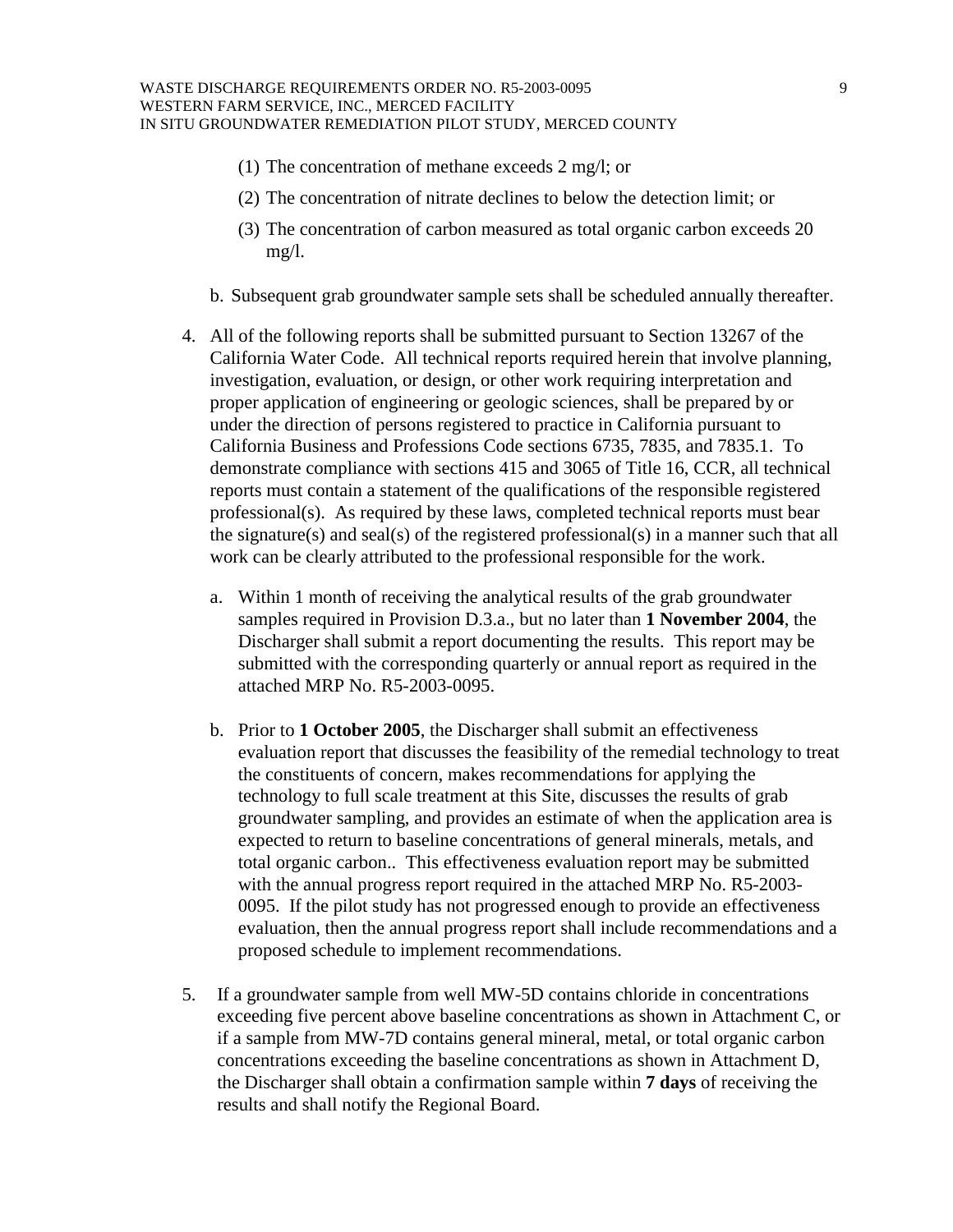- 6. **Within 30 days** of confirming that threshold concentrations have been exceeded, the Discharger shall submit a work plan to implement the Contingency Plan described in Finding 19.
- 7. The Discharger shall implement the work plan within **30 days** of Board staff approval. Within **2 months** of implementation, the Discharger shall provide a status summary report.
- 8. The pilot study shall be concluded when the concentration of general minerals, metals, and total organic carbon attains baseline conditions in MW-5D as defined in Finding 14 and shown in Attachment C. If baseline concentrations are not achieved within five years of beginning the pilot study, the Discharger shall submit a work plan to implement the Contingency Plan referenced in Finding 19 or shall demonstrate why the Contingency Plan does not need to be activated.
- 9. The Discharger shall comply with the attached MRP No. R5-2003-0095, which is part of this Order, and any revisions thereto as ordered by the Executive Officer.
- 10. The Discharger shall comply with the "Standard Provisions and Reporting Requirements for Waste Discharge Requirements," dated 1 March 1991, which are attached hereto and are a part of this Order by reference. This attachment and its individual paragraphs are commonly referenced as "Standard Provision(s)."
- 11. The Discharger shall comply with all conditions of this Order, including timely submittal of technical and monitoring reports as directed by the Executive Officer. Violations may result in enforcement action, including Regional Board or court order requiring corrective action or imposing civil monetary liability, or in revision or rescission of this Order.
- 12. A copy of this Order shall be kept at the discharge facility for reference by operating personnel. Key operating personnel shall be familiar with its contents.
- 13. The Regional Board will review this Order periodically and will revise requirements when necessary.

I, THOMAS R. PINKOS, Executive Officer, do hereby certify the foregoing is a full, true, and correct copy of an Order adopted by the California Regional Water Quality Control Board, Central Valley Region, on 6 June 2003.

 $\overline{\phantom{a}}$  , which is a set of the set of the set of the set of the set of the set of the set of the set of the set of the set of the set of the set of the set of the set of the set of the set of the set of the set of th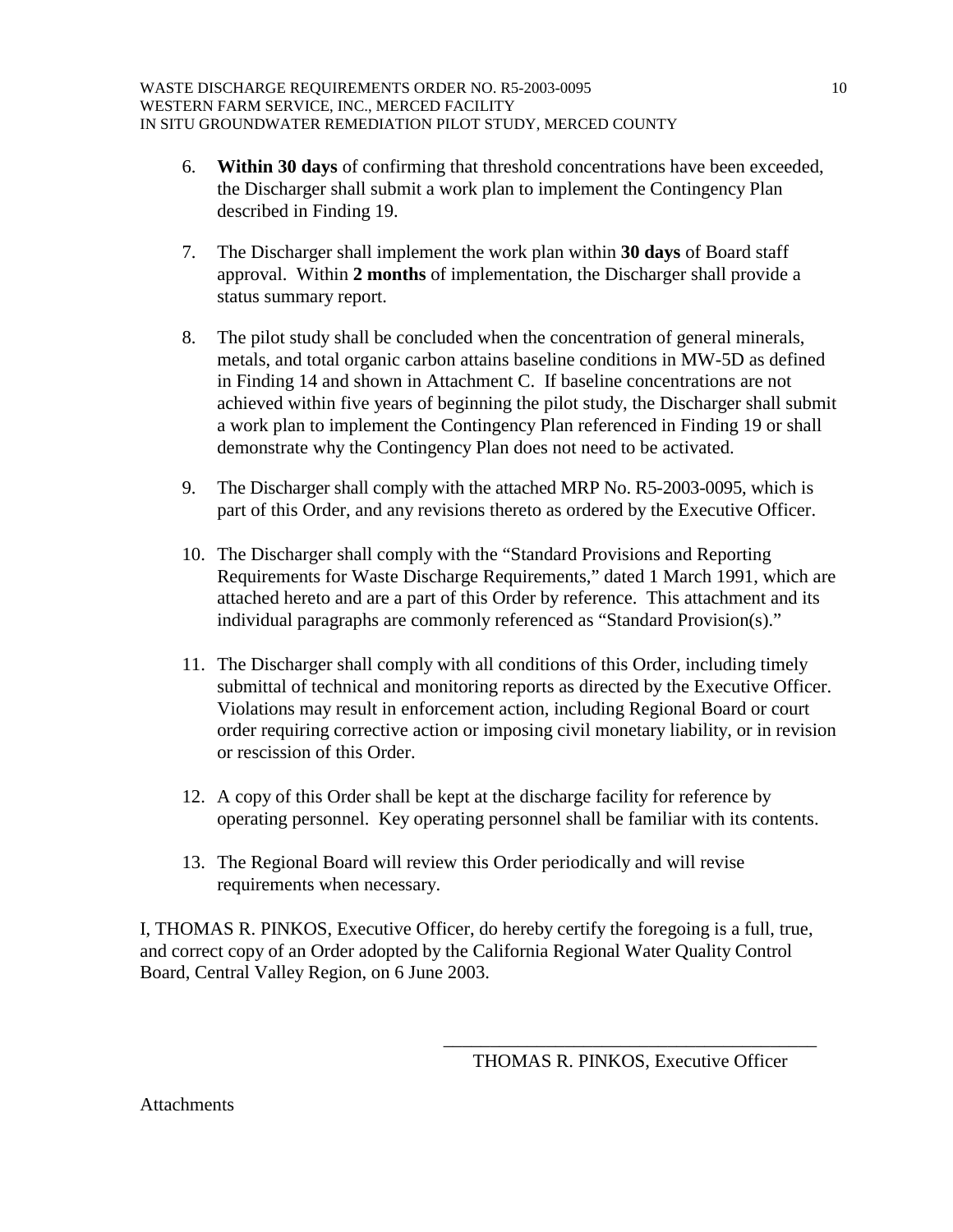### INFORMATION SHEET

## ORDER NO. R5-2003-XXXX WESTERN FARM SERVICE, INC., MERCED FACILITY IN SITU GROUNDWATER REMEDIATION PILOT STUDY MERCED COUNTY

Groundwater in the second aquifer (about 73 to 83 feet below ground surface) contains nitrate at about 90 mg/l, 1,2-dichloropropane at about 800 ug/l, and 1,2,3-trichloropropane at about 100 ug/l, all above their respective water quality limits. This pilot study evaluates the potential of a proprietary polylactate compound, Hydrogen Releasing Compound (HRC®) to create anaerobic conditions in the groundwater in the application area. Under anaerobic conditions, nitrate and the chlorinated organic compounds are to be degraded by indigenous microorganisms.

The remedial process depends upon stimulating growth of a consortium of indigenous microbes by providing a carbon substrate in the form of HRC®. Microbial metabolism obtains energy by oxidizing a compound and reducing another compound. Different amounts of energy can be obtained from different compounds. The first compounds to be utilized as electron acceptors are those that provide the most energy, conferring a competitive advantage to these organisms. Aerobic microbes will consume carbon first using oxygen until it is depleted, as oxygen provides the most energy. After oxygen depletion, a succession of anaerobic microbes become dominant, oxidizing carbon and reducing the specific compounds upon which their metabolism depends. In general, nitrate is the next compound in sequence to be reduced, then iron, sulfate, and chlorinated organic compounds.

The waste products of anaerobic metabolism (the reduced compounds), such as propionic acid, propene, carbon dioxide, methane, hydrogen sulfide, reduced iron, and ammonium, in addition to chlorinated organic compounds, in turn become electron sources for other microbes, and the previously oxidized compounds become electron receptors. This is the basis of geochemical cycling of nutrients. When the carbon provided by the HRC® is exhausted, the system slowly returns to the initial conditions. Some gaseous products, such as nitrogen gas, methane, and carbon dioxide, may migrate into the soil column, and are subject to microbial degradation within the soil column. Some of the transformations are not reversible, such as removal of chlorine molecules from the chlorinated organic compounds, or degradation of compounds containing more than two carbon molecules.

The HRC® was injected in September 2002 in compliance with Waste Discharge Requirements (WDRs) No. R5-2002-0143. Provision D.5.a. required the Discharger to delineate the extent of the remediation zone between MW-5D, about 20 feet downgradient of the injection area, and MW-7D, about 1,100 feet downgradient before 1 June 2003. As of 5 March 2003, nine months after the HRC® injection, the remediation zone had not yet advanced to MW-5D. Since the remediation zone is progressing slower than anticipated, the timetable for downgradient delineation must be changed to reflect the observed reaction rates. This WDR reflects this change.